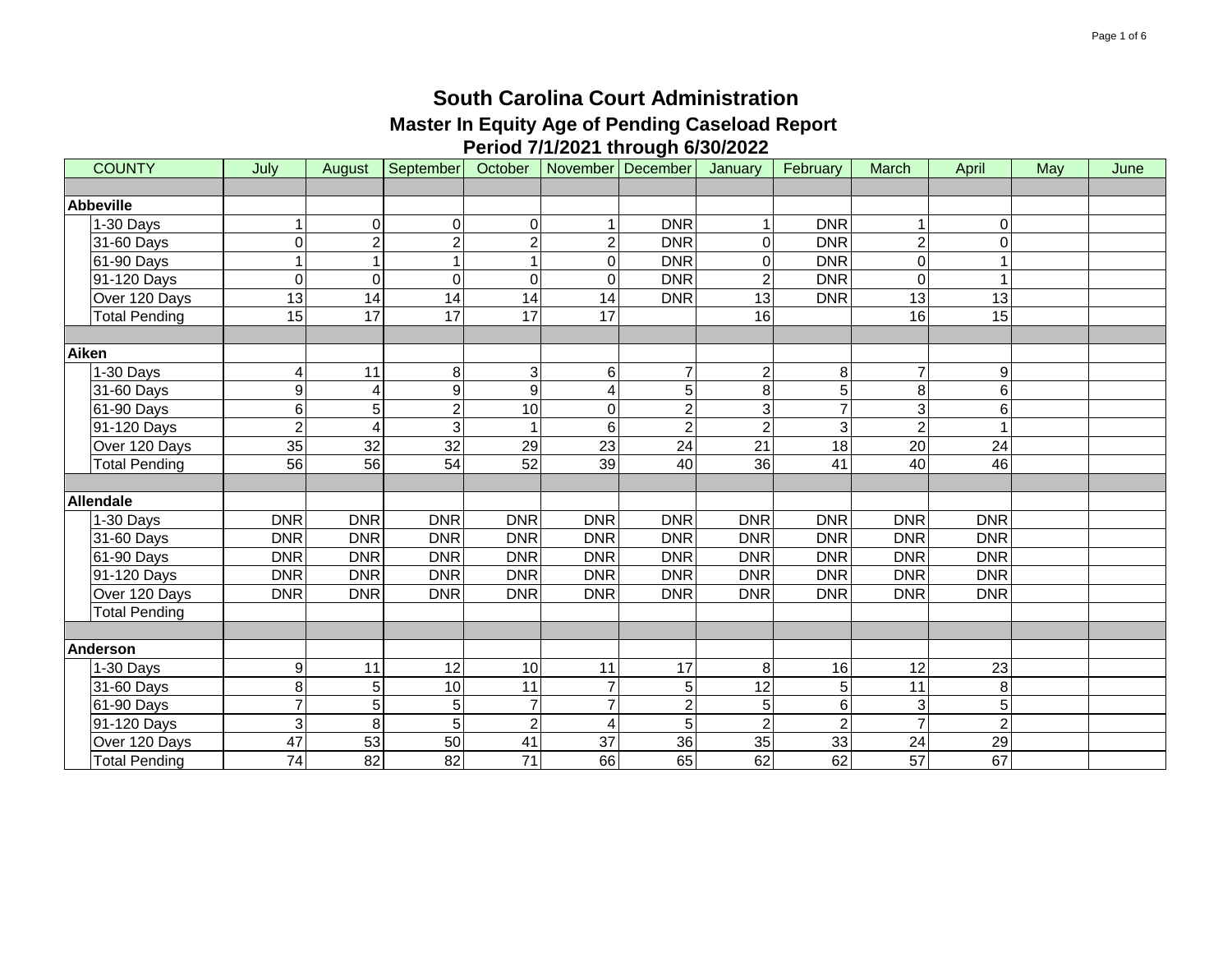| <b>COUNTY</b>        | July            | August           | September        | October          |                         | November December         | January         | February       | <b>March</b>    | April                 | May | June |
|----------------------|-----------------|------------------|------------------|------------------|-------------------------|---------------------------|-----------------|----------------|-----------------|-----------------------|-----|------|
|                      |                 |                  |                  |                  |                         |                           |                 |                |                 |                       |     |      |
| <b>Beaufort</b>      |                 |                  |                  |                  |                         |                           |                 |                |                 |                       |     |      |
| 1-30 Days            |                 | 20               | 12               | 11               | 12                      | 14                        | $\overline{7}$  | 25             | 16              | 8                     |     |      |
| 31-60 Days           | 10              | 16               | 15               | 14               | $\overline{12}$         | 8                         | 10              |                | $\overline{28}$ | 17                    |     |      |
| 61-90 Days           | 4               | 11               | 16               | 17               | 12                      | 9                         | 8               | 12             | 5               | 27                    |     |      |
| 91-120 Days          | 10              | 4                | 10               | 14               | 16                      | 8                         | $\overline{7}$  | 4              | $\overline{10}$ | $\boldsymbol{\Delta}$ |     |      |
| Over 120 Days        | 147             | 148              | 145              | 150              | 156                     | 160                       | 157             | 158            | 141             | 132                   |     |      |
| Total Pending        | 178             | 199              | 198              | 206              | 208                     | 199                       | 189             | 206            | 200             | 188                   |     |      |
|                      |                 |                  |                  |                  |                         |                           |                 |                |                 |                       |     |      |
| <b>Berkeley</b>      |                 |                  |                  |                  |                         |                           |                 |                |                 |                       |     |      |
| 1-30 Days            | 9               | 11               | 14               | 6                | 15                      | $\ensuremath{\mathsf{3}}$ | 5               | $\overline{7}$ | $\overline{7}$  | 12                    |     |      |
| 31-60 Days           | 4               | 12               | 11               | 14               | 11                      | 8                         | $\overline{4}$  | 8              | 11              | 13                    |     |      |
| 61-90 Days           | $\overline{12}$ | $\overline{9}$   | 11               | 10               | 11                      | 12                        | $\overline{7}$  | 4              | 6               | 11                    |     |      |
| 91-120 Days          | 7               | 11               | 5 <sub>1</sub>   | 11               | $\boldsymbol{9}$        | $\boldsymbol{9}$          | 11              | $\overline{7}$ | $\overline{4}$  | $\overline{A}$        |     |      |
| Over 120 Days        | 102             | $\overline{97}$  | $\overline{98}$  | 94               | 94                      | 89                        | 95              | 89             | 84              | 80                    |     |      |
| <b>Total Pending</b> | 144             | 140              | 139              | 135              | 140                     | $\overline{121}$          | 122             | 115            | 112             | 120                   |     |      |
|                      |                 |                  |                  |                  |                         |                           |                 |                |                 |                       |     |      |
| <b>Calhoun</b>       |                 |                  |                  |                  |                         |                           |                 |                |                 |                       |     |      |
| 1-30 Days            | 0               | 1                | $\mathbf 1$      |                  | $\overline{0}$          | $\pmb{0}$                 | 0               | 0              | $\mathbf 1$     | $\mathbf 0$           |     |      |
| 31-60 Days           |                 | $\overline{0}$   | 3                | $\Omega$         |                         | $\mathbf 0$               |                 | 0              | $\mathbf 0$     |                       |     |      |
| 61-90 Days           | 0               | 0                | $\boldsymbol{0}$ | 4                | $\mathbf 0$             | 1                         | $\Omega$        |                | $\overline{1}$  | $\Omega$              |     |      |
| 91-120 Days          | 0               | $\overline{0}$   | $\mathbf 0$      |                  | 3                       | 0                         |                 | 0              | $\mathbf{1}$    |                       |     |      |
| Over 120 Days        | 4               | 4                | 3                | 3                | $\overline{\mathbf{4}}$ | $\overline{7}$            | $\overline{7}$  | $\overline{7}$ | 8               | 8                     |     |      |
| <b>Total Pending</b> | 5               | 5 <sup>1</sup>   | $\overline{7}$   | 9                | 8                       | 8                         | 9               | 8              | 11              | 10                    |     |      |
|                      |                 |                  |                  |                  |                         |                           |                 |                |                 |                       |     |      |
| <b>Charleston</b>    |                 |                  |                  |                  |                         |                           |                 |                |                 |                       |     |      |
| 1-30 Days            | 24              | 22               | $20\,$           | 15               | 16                      | 16                        | 21              | 19             | 27              | 22                    |     |      |
| 31-60 Days           | 22              | 29               | $\overline{25}$  | 24               | 22                      | 15                        | $\overline{15}$ | 23             | 22              | $\overline{32}$       |     |      |
| 61-90 Days           | 35              | 17               | 29               | $\overline{27}$  | $\overline{19}$         | $\overline{21}$           | $\overline{16}$ | 14             | $\overline{20}$ | $\overline{23}$       |     |      |
| 91-120 Days          | 26              | 33               | 14               | 29               | 23                      | 16                        | 14              | 9              | 10              | 15                    |     |      |
| Over 120 Days        | 323             | $\overline{317}$ | 326              | 218              | 214                     | 207                       | 192             | 176            | 142             | 139                   |     |      |
| <b>Total Pending</b> | 430             | 418              | 414              | $\overline{313}$ | 294                     | $\overline{275}$          | 258             | 241            | 221             | 231                   |     |      |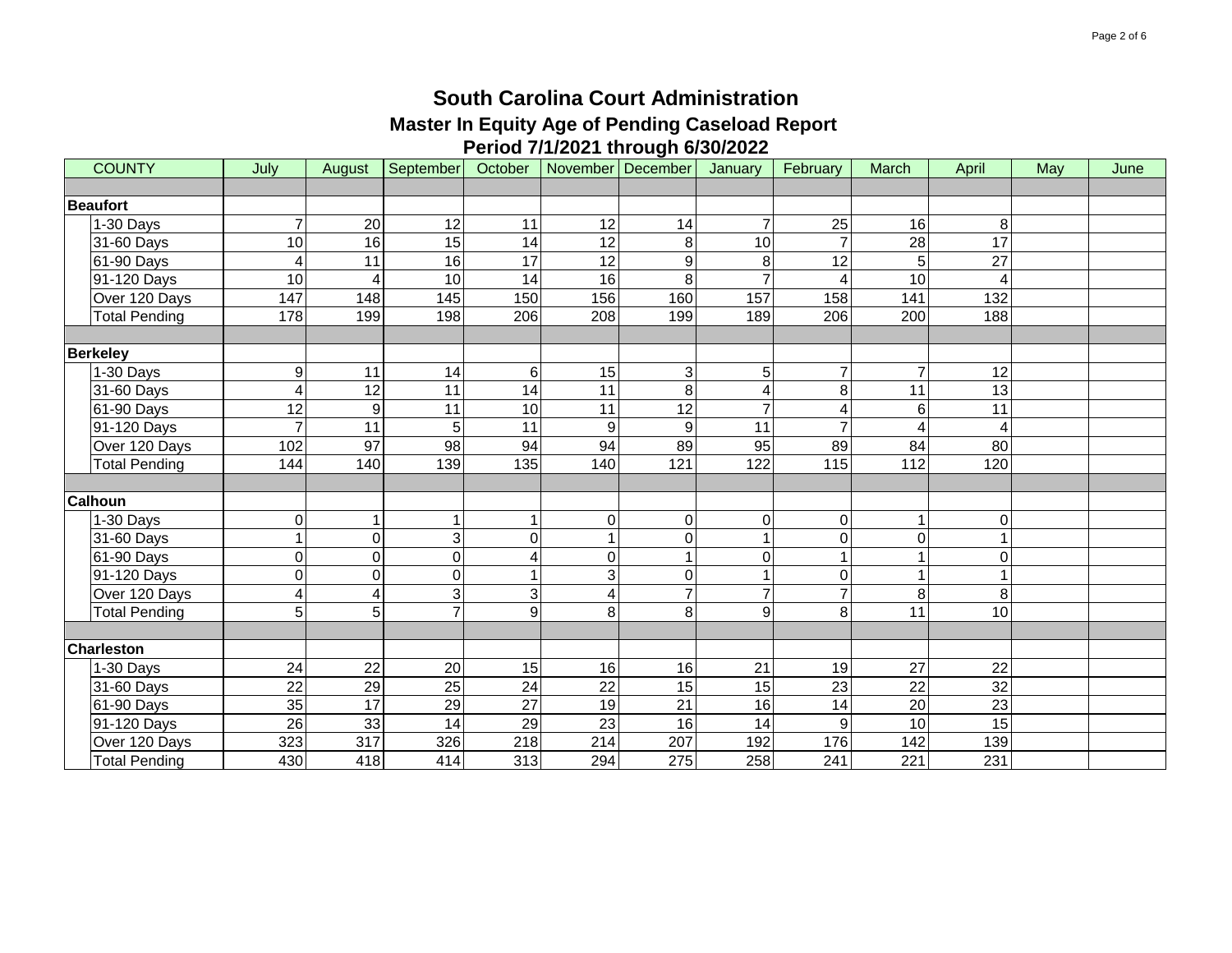| <b>COUNTY</b>        | July            | August         | September       | October         |                  | November December | January        | February   | March                   | April           | May | June |
|----------------------|-----------------|----------------|-----------------|-----------------|------------------|-------------------|----------------|------------|-------------------------|-----------------|-----|------|
|                      |                 |                |                 |                 |                  |                   |                |            |                         |                 |     |      |
| <b>Clarendon</b>     |                 |                |                 |                 |                  |                   |                |            |                         |                 |     |      |
| 1-30 Days            | <b>DNR</b>      | <b>DNR</b>     | <b>DNR</b>      | <b>DNR</b>      | <b>DNR</b>       | <b>DNR</b>        | <b>DNR</b>     | <b>DNR</b> | <b>DNR</b>              | <b>DNR</b>      |     |      |
| 31-60 Days           | <b>DNR</b>      | <b>DNR</b>     | <b>DNR</b>      | <b>DNR</b>      | <b>DNR</b>       | <b>DNR</b>        | <b>DNR</b>     | <b>DNR</b> | <b>DNR</b>              | <b>DNR</b>      |     |      |
| 61-90 Days           | <b>DNR</b>      | <b>DNR</b>     | <b>DNR</b>      | <b>DNR</b>      | <b>DNR</b>       | <b>DNR</b>        | <b>DNR</b>     | <b>DNR</b> | <b>DNR</b>              | <b>DNR</b>      |     |      |
| 91-120 Days          | <b>DNR</b>      | <b>DNR</b>     | <b>DNR</b>      | <b>DNR</b>      | <b>DNR</b>       | <b>DNR</b>        | <b>DNR</b>     | <b>DNR</b> | <b>DNR</b>              | <b>DNR</b>      |     |      |
| Over 120 Days        | <b>DNR</b>      | <b>DNR</b>     | <b>DNR</b>      | <b>DNR</b>      | <b>DNR</b>       | <b>DNR</b>        | <b>DNR</b>     | <b>DNR</b> | <b>DNR</b>              | <b>DNR</b>      |     |      |
| <b>Total Pending</b> |                 |                |                 |                 |                  |                   |                |            |                         |                 |     |      |
|                      |                 |                |                 |                 |                  |                   |                |            |                         |                 |     |      |
| Dorchester           |                 |                |                 |                 |                  |                   |                |            |                         |                 |     |      |
| 1-30 Days            | 8               | $\overline{9}$ | 12              |                 | $\sqrt{5}$       | 5                 | $\overline{2}$ | 6          | 10                      | 9               |     |      |
| 31-60 Days           | 4               | 5 <sup>1</sup> | 9               | 8               | $\boldsymbol{9}$ | 6                 | $\overline{7}$ | 4          | 8                       | 18              |     |      |
| 61-90 Days           | 7               | 5 <sup>1</sup> | 3               |                 | $\boldsymbol{9}$ | 8                 | $\overline{7}$ | 11         | $\overline{\mathbf{A}}$ |                 |     |      |
| 91-120 Days          | 5               | 8 <sup>1</sup> | $\overline{4}$  | 3               | 8                | 8                 | 8              |            | 11                      |                 |     |      |
| Over 120 Days        | 429             | 420            | 425             | 418             | $\overline{15}$  | 418               | 424            | 428        | 431                     | 437             |     |      |
| <b>Total Pending</b> | 453             | 447            | 453             | 443             | 446              | 445               | 448            | 456        | 464                     | 475             |     |      |
|                      |                 |                |                 |                 |                  |                   |                |            |                         |                 |     |      |
| <b>Florence</b>      |                 |                |                 |                 |                  |                   |                |            |                         |                 |     |      |
| 1-30 Days            | 8               | 4              | 6               | 12              | $\,6$            | 6                 | 3              | 11         | <b>DNR</b>              | 11              |     |      |
| 31-60 Days           | $\overline{12}$ | 10             | $\overline{7}$  | 9               | $\overline{11}$  | 6                 | 8              |            | <b>DNR</b>              | $\overline{11}$ |     |      |
| 61-90 Days           | 9               | 13             | 9               | 5               | $\boldsymbol{9}$ | 8                 | $\overline{4}$ | 9          | <b>DNR</b>              | 10              |     |      |
| 91-120 Days          | 8               | 8 <sup>1</sup> | 11              | 10              | 7                | 8                 | 8              | 8          | <b>DNR</b>              | Δ               |     |      |
| Over 120 Days        | 101             | 107            | 105             | 113             | 115              | 119               | 124            | 117        | <b>DNR</b>              | 109             |     |      |
| <b>Total Pending</b> | 138             | 142            | 138             | 149             | 148              | 147               | 147            | 152        |                         | 145             |     |      |
|                      |                 |                |                 |                 |                  |                   |                |            |                         |                 |     |      |
| Georgetown           |                 |                |                 |                 |                  |                   |                |            |                         |                 |     |      |
| 1-30 Days            | 0               | 3 <sup>1</sup> | 0               | $\overline{2}$  | $\pmb{0}$        | $\overline{2}$    | $\overline{2}$ | 0          | $\mathbf 1$             | 3               |     |      |
| 31-60 Days           | 4               | 1              | 3               | $\Omega$        | $\sqrt{5}$       | 3                 | 5              |            | $\overline{\mathbf{4}}$ |                 |     |      |
| 61-90 Days           | 5               | $6 \mid$       | $\mathbf{1}$    | 4               | $\mathbf 0$      | 5                 | 5              | 5          | $\mathbf{1}$            | Δ               |     |      |
| 91-120 Days          | $\overline{c}$  | 5              | 6               | 0               | 3                | $\overline{0}$    | 3              | 3          | 4                       | $\overline{2}$  |     |      |
| Over 120 Days        | 24              | 23             | 24              | 17              | 13               | 15                | 11             | 10         | 10                      | 11              |     |      |
| <b>Total Pending</b> | $\overline{35}$ | 38             | $\overline{34}$ | $\overline{23}$ | $\overline{21}$  | $\overline{25}$   | 26             | 19         | $\overline{20}$         | $\overline{21}$ |     |      |
|                      |                 |                |                 |                 |                  |                   |                |            |                         |                 |     |      |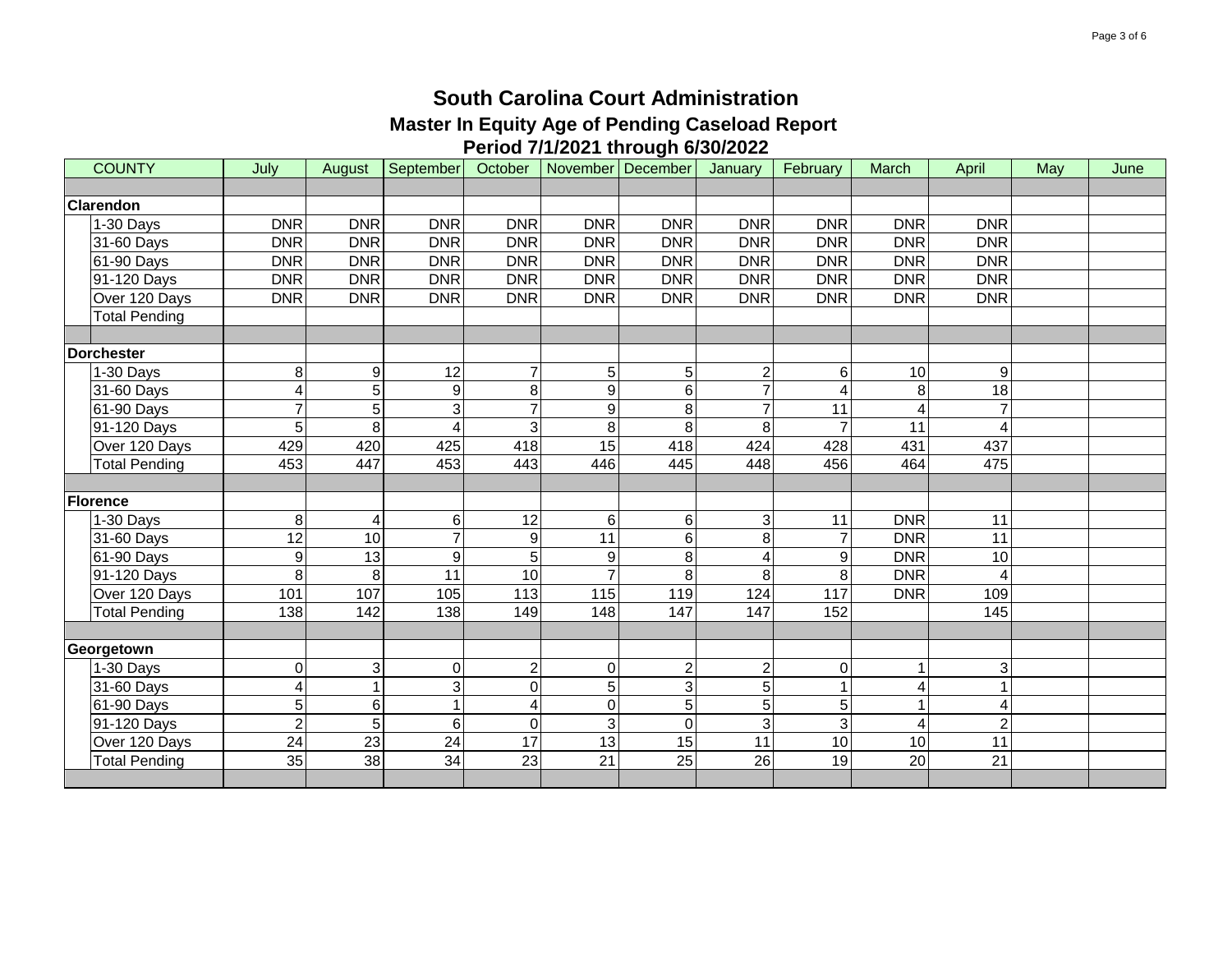| <b>COUNTY</b> | July            | August         | September       | October         |                 | November December   | January         | February        | March                     | April          | May | June |
|---------------|-----------------|----------------|-----------------|-----------------|-----------------|---------------------|-----------------|-----------------|---------------------------|----------------|-----|------|
| Greenville    |                 |                |                 |                 |                 |                     |                 |                 |                           |                |     |      |
| 1-30 Days     | 13              | 17             | 16              | 17              | 15              | $\overline{7}$      | 8               | 21              | 34                        | 17             |     |      |
| 31-60 Days    | 6               | $\frac{1}{8}$  | $\overline{17}$ | $\overline{23}$ | 25              | $\overline{22}$     | 13              | $\overline{15}$ | 16                        | 24             |     |      |
| 61-90 Days    | 6               | 4              | 13              | 9               | $\overline{13}$ | 20                  | 15              | 13              | 12                        | 14             |     |      |
| 91-120 Days   | 9               | 4              | 3               | 8               | $\overline{7}$  | 8                   | 15              | 9               | 10                        | 9              |     |      |
| Over 120 Days | 24              | 38             | 35              | 27              | 28              | 35                  | 35              | 31              | 34                        | 40             |     |      |
| Total Pending | 58              | 81             | 84              | 84              | 88              | 102                 | 86              | 89              | 106                       | 104            |     |      |
|               |                 |                |                 |                 |                 |                     |                 |                 |                           |                |     |      |
| <b>Horry</b>  |                 |                |                 |                 |                 |                     |                 |                 |                           |                |     |      |
| 1-30 Days     | 16              | 34             | 28              | 19              | 31              | 14                  | $\overline{17}$ | 15              | 19                        | 11             |     |      |
| 31-60 Days    | $\overline{22}$ | 16             | $\overline{26}$ | $\overline{34}$ | $\overline{27}$ | 34                  | 16              | 18              | 16                        | 24             |     |      |
| 61-90 Days    | 32              | 18             | $\overline{14}$ | 22              | $\overline{24}$ | 24                  | $\overline{29}$ | 10              | 16                        | 11             |     |      |
| 91-120 Days   | 20              | 11             | 15              | 14              | 16              | 14                  | 19              | 19              | 8                         | $\overline{7}$ |     |      |
| Over 120 Days | 530             | 531            | 515             | 525             | 513             | 522                 | 531             | 544             | 452                       | 320            |     |      |
| Total Pending | 620             | 610            | 598             | 614             | 611             | 608                 | 612             | 606             | 511                       | 373            |     |      |
|               |                 |                |                 |                 |                 |                     |                 |                 |                           |                |     |      |
| Kershaw       |                 |                |                 |                 |                 |                     |                 |                 |                           |                |     |      |
| 1-30 Days     | 3               | 4              | 4               | 3               | $\mathbf{3}$    | 10                  | $\overline{4}$  | $\overline{2}$  | $\ensuremath{\mathsf{3}}$ | $\overline{c}$ |     |      |
| 31-60 Days    | $\overline{c}$  | 3 <sup>1</sup> | 4               | 5               | $\overline{2}$  | $\overline{c}$      | $\overline{7}$  | 4               | $\overline{2}$            | $\overline{2}$ |     |      |
| 61-90 Days    | 4               | $\overline{c}$ | 3               | 3               | 4               | 3                   | 1               | 6               | 4                         | $\overline{2}$ |     |      |
| 91-120 Days   | 1               | $\overline{4}$ | $\overline{2}$  | 2               | 3               | $\overline{2}$      | 3               | $\mathcal{P}$   | 5                         | $\overline{4}$ |     |      |
| Over 120 Days | 251             | 251            | 248             | 248             | 249             | 252                 | 251             | 253             | 253                       | 258            |     |      |
| Total Pending | 261             | 264            | 261             | 261             | 261             | 269                 | 266             | 267             | 267                       | 268            |     |      |
|               |                 |                |                 |                 |                 |                     |                 |                 |                           |                |     |      |
| Lee           |                 |                |                 |                 |                 |                     |                 |                 |                           |                |     |      |
| 1-30 Days     | 0               | $\overline{0}$ | $\mathbf 0$     | 0               | $\pmb{0}$       | $\pmb{0}$           | $\overline{2}$  | $\Omega$        | $\mathsf{O}\xspace$       | 0              |     |      |
| 31-60 Days    | 0               | $\overline{0}$ | $\mathbf 0$     | $\Omega$        |                 | $\mathsf{O}\xspace$ | $\mathbf 0$     | 3               | $\mathbf 0$               | 0              |     |      |
| 61-90 Days    | 0               | $\overline{0}$ | $\mathbf 0$     | $\Omega$        | $\mathsf 0$     |                     | $\overline{1}$  | $\Omega$        | $\overline{2}$            | $\pmb{0}$      |     |      |
| 91-120 Days   | 0               | $\overline{0}$ | $\mathbf 0$     | $\Omega$        | $\overline{0}$  | $\mathbf 0$         | $\mathbf 0$     |                 | $\overline{\mathsf{o}}$   | $\mathbf 0$    |     |      |
| Over 120 Days | 3               | $\overline{3}$ | $\overline{2}$  | $\overline{2}$  | $\overline{2}$  | $\overline{2}$      | $\overline{2}$  | $\overline{c}$  | ω                         | 3              |     |      |
| Total Pending | ც               | دی             | $\overline{2}$  | $\overline{2}$  | $\overline{3}$  | دی                  | $\overline{5}$  | $6\phantom{.}$  | $\overline{5}$            | 3              |     |      |
|               |                 |                |                 |                 |                 |                     |                 |                 |                           |                |     |      |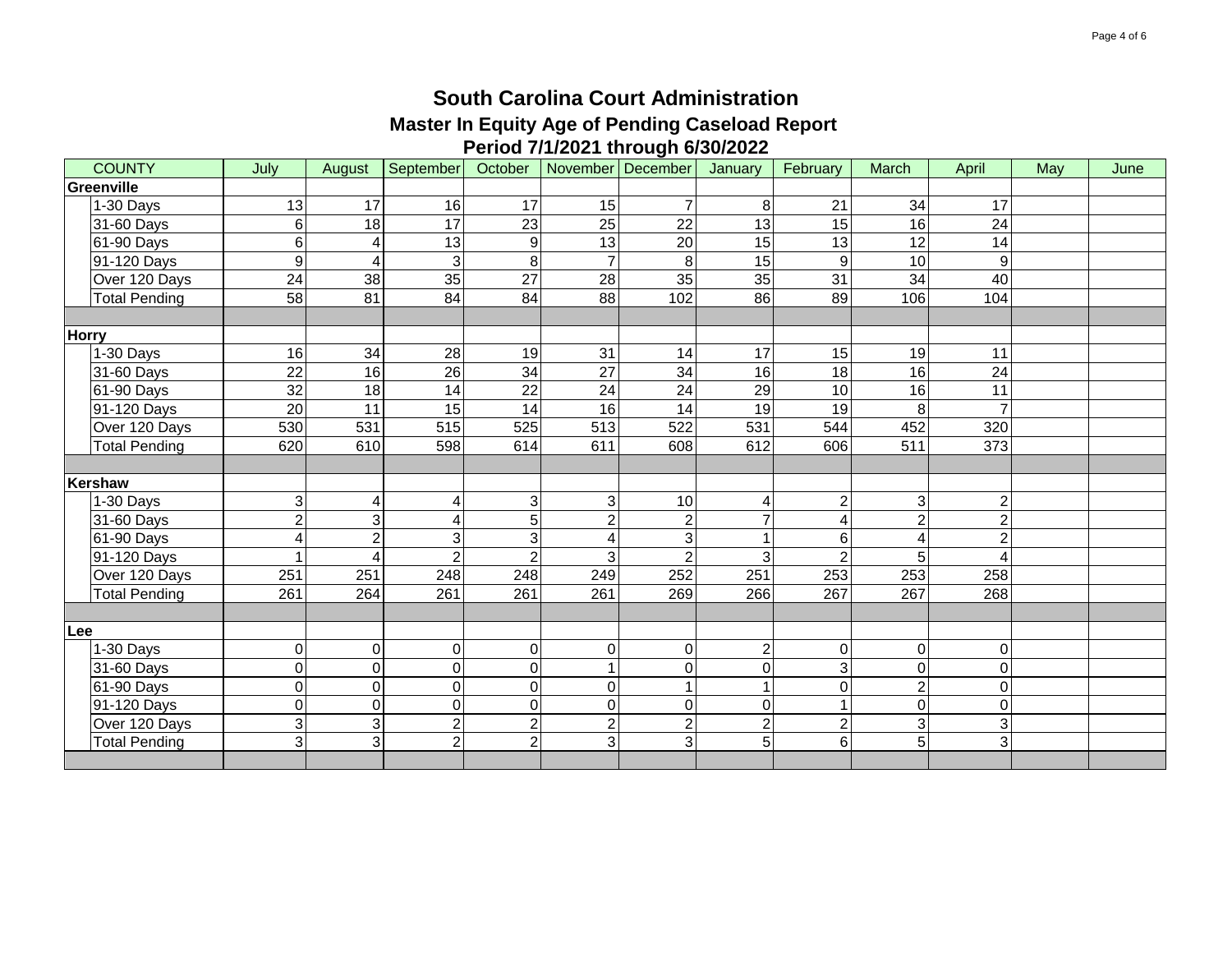| <b>COUNTY</b>        | July             | August          | September        | October         |                 | November December | January         | February | March          | April           | May | June |
|----------------------|------------------|-----------------|------------------|-----------------|-----------------|-------------------|-----------------|----------|----------------|-----------------|-----|------|
| Lexington            |                  |                 |                  |                 |                 |                   |                 |          |                |                 |     |      |
| 1-30 Days            | 5                | 9               | 21               | 16              | 8               | 14                | 17              | 10       | 20             | 18              |     |      |
| 31-60 Days           | 19               | 5               | 20               | $\overline{22}$ | 20              | 15                | $\overline{13}$ | 19       | 16             | $\overline{23}$ |     |      |
| 61-90 Days           | 16               | 18              | $\overline{7}$   | 17              | 21              | 14                | 11              | 12       | 15             | 12              |     |      |
| 91-120 Days          | 12               | 14              | 16               | 5               | 12              | 13                | 13              | 7        | $\overline{7}$ | 13              |     |      |
| Over 120 Days        | 155              | 153             | 157              | 146             | 141             | 138               | 142             | 143      | 141            | 131             |     |      |
| <b>Total Pending</b> | $\overline{207}$ | 199             | $\overline{221}$ | 206             | 202             | 194               | 196             | 191      | 199            | 197             |     |      |
|                      |                  |                 |                  |                 |                 |                   |                 |          |                |                 |     |      |
| Oconee               |                  |                 |                  |                 |                 |                   |                 |          |                |                 |     |      |
| 1-30 Days            | 3                | 6               | 8                | 7               | $\overline{5}$  | 5                 | 6               | 5        | 9              | 9               |     |      |
| 31-60 Days           | $\overline{2}$   | $\overline{2}$  | 4                | 5               | $\,6$           | $\,6\,$           | 4               | 6        | $\overline{4}$ | 6               |     |      |
| 61-90 Days           | $\overline{2}$   |                 |                  | $\overline{3}$  | $\overline{5}$  | $\mathbf{3}$      | 4               | 5        | 3              | Δ               |     |      |
| 91-120 Days          | $\overline{2}$   | $\Omega$        | $\overline{1}$   | $\overline{2}$  | $\overline{2}$  | $\overline{2}$    | 3               |          | 3              | 3               |     |      |
| Over 120 Days        | 16               | 19              | 17               | 17              | 18              | 20                | 23              | 25       | 25             | 22              |     |      |
| <b>Total Pending</b> | $\overline{25}$  | $\overline{28}$ | 31               | $\overline{34}$ | $\overline{36}$ | 36                | 40              | 42       | 44             | 44              |     |      |
|                      |                  |                 |                  |                 |                 |                   |                 |          |                |                 |     |      |
| Orangeburg           |                  |                 |                  |                 |                 |                   |                 |          |                |                 |     |      |
| 1-30 Days            | $\overline{c}$   | 7               | 5                | 3               |                 | 3 <sub>l</sub>    | $\overline{4}$  | 8        | 6              | 6               |     |      |
| 31-60 Days           | $\overline{2}$   | 4               | 4                | 4               | $\overline{A}$  | $\mathbf{1}$      | $\overline{2}$  | 3        | $\overline{7}$ | 6               |     |      |
| 61-90 Days           | $\overline{6}$   | 5               | 4                | 4               | 3               | 3                 | $\mathbf 0$     | 3        | $\overline{2}$ | 6               |     |      |
| 91-120 Days          | $\overline{3}$   | 5               | 6                | 4               | 4               | $\overline{2}$    | 3               | 5        | 3              | $\mathfrak{p}$  |     |      |
| Over 120 Days        | 120              | 119             | 121              | 127             | 124             | 127               | 121             | 119      | 119            | 121             |     |      |
| <b>Total Pending</b> | 133              | 140             | 140              | 142             | 136             | 136               | 130             | 138      | 137            | 141             |     |      |
|                      |                  |                 |                  |                 |                 |                   |                 |          |                |                 |     |      |
| <b>Richland</b>      |                  |                 |                  |                 |                 |                   |                 |          |                |                 |     |      |
| 1-30 Days            | 29               | 32              | 20               | 24              | 33              | 26                | 29              | 35       | 40             | 39              |     |      |
| 31-60 Days           | $\overline{17}$  | $\overline{22}$ | 35               | 18              | 26              | 26                | $\overline{21}$ | 21       | 27             | $\overline{32}$ |     |      |
| 61-90 Days           | 14               | $\overline{13}$ | 14               | 24              | 8               | 16                | 17              | 15       | 19             | 19              |     |      |
| 91-120 Days          | 13               | 6               | 12               | $\overline{7}$  | $\overline{21}$ | 6                 | 14              | 13       | 12             | 13              |     |      |
| Over 120 Days        | 354              | 351             | 327              | 305             | 302             | 314               | 305             | 308      | 308            | 157             |     |      |
| <b>Total Pending</b> | 427              | 424             | 408              | 378             | 390             | 388               | 386             | 392      | 406            | 260             |     |      |
|                      |                  |                 |                  |                 |                 |                   |                 |          |                |                 |     |      |